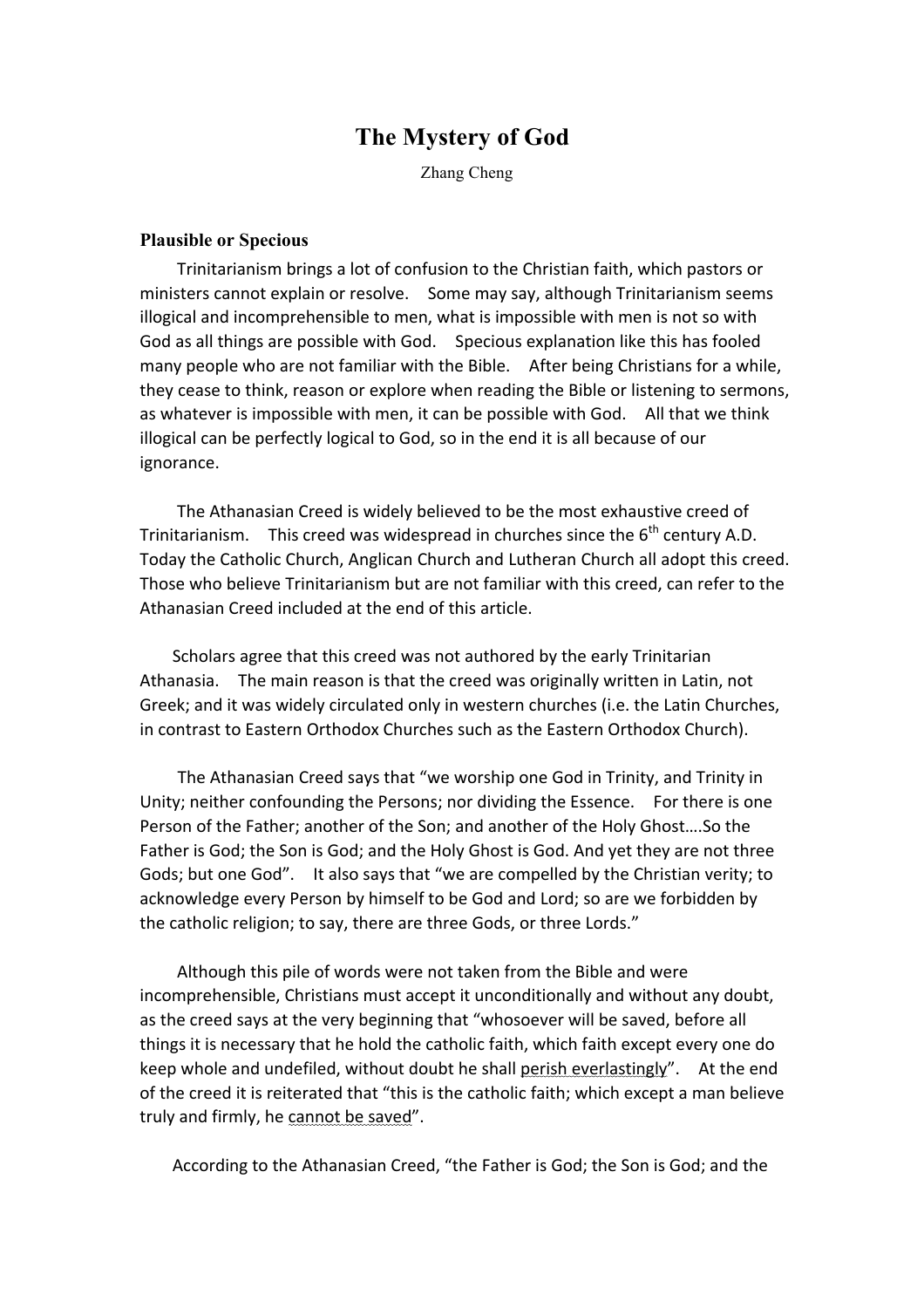Holy Ghost is God. And yet they are not three Gods; but one God"; "we are compelled by the Christian verity to acknowledge every Person by himself to be God and Lord"; "So are we forbidden to say, there are three Gods", which essentially means that although God is three (Father, Son, and Holy Ghost) but is still only one, that is,  $3=1$  and  $1=3$ .

Such argumentation is not justifiable judging from linguistic, mathematical or logical perspectives. But Trinitarians do not care about mathematics or logic, they simply "firmly believe" that whatever impossible with men is possible with God!

Some Christians try to prove that what is impossible with men is possible with God by claiming that "God can draw a circular triangle". Such claim is pure fallacy. God cannot draw a circular triangle, because circles and triangles are totally different shapes. If we believe that God can draw a circular triangle or that  $3=1$ ,  $1=3$ , we are imposing our own fallacy and illogical reasoning on God. This is blasphemy, erroneously representing God.

The truth is: not all things can be done by God. For example, God does not lie (Heb  $6:18$ , Num 23:19) or commit sin as men do (Jms 1:13), nor does God speak words that are illogical and self-contradictory. The Bible does say that God is omnipotent, but we cannot cite or explain the Bible according to our own interpretation, otherwise we will be misrepresenting God.

When faced with many inexplicable issues from Trinitarianism, many pastors and ministers resort to another way out which stops inquisitive people from getting to the bottom by claiming the word "mystery". They will claim Trinity to be God's mystery, which cannot be fathomed by ordinary people. What it literally means is that it's natural that one cannot understand Trinity and the act of asking means not trusting God and lack of faith.

Such explanation is intimidating and puts people to silence, leading people to think that Trinity is really God's mystery, holy and unchallengeable. As a result the word "mystery" becomes Trinitarians' handy weapon that easily silenced many Christians' query.

Once confronted with forceful refutation based on biblical evidence, Trinitarians will use their third method – labelling the other party as heresy, thereby strangling all questioning and refuting voices.

Although the Bible never teaches about God in Trinity, the Church arbitrarily made up its doctrine and proclaimed that if Christians did not believe in Trinity, they deviated from the "truth" of the church and would perish eternally beyond salvation (ref. Athanasian Creed).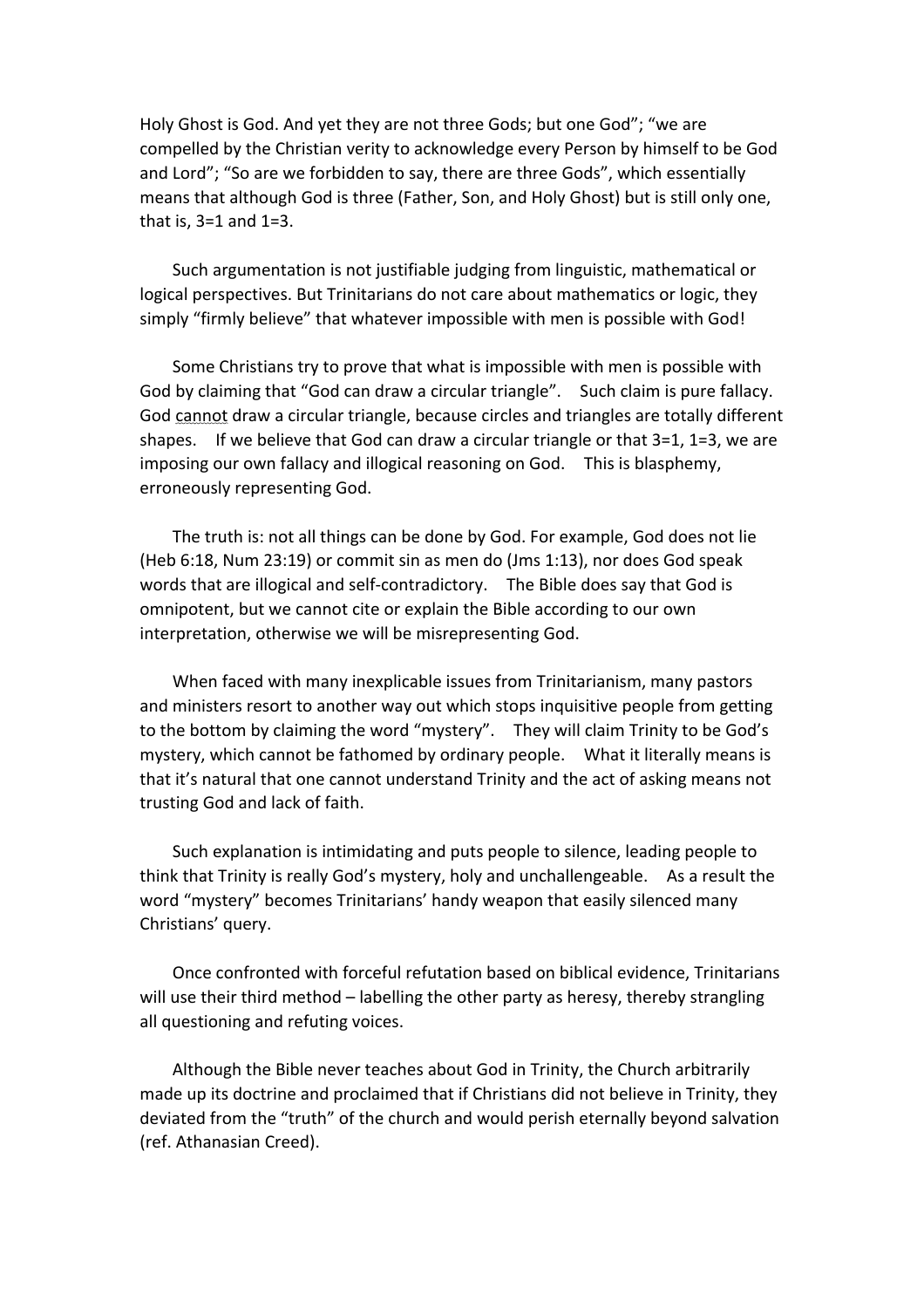The intention is obvious. To challenge the creed of the Catholic Church is to challenge the power of the Pope and this is unfavorable to the church. Therefore the Church must quell the dissidents that question Trinitarianism, classify them as heresy and excommunicate them from the churches. However, actions like labelling others as heresy do not necessarily prove one's own correctness. Wasn't Apostle Paul also accused of preaching heresy by the Pharisees (Acts 24:14)?

Trinitariansim is protected by specious claim such as "with God everything is possible", "mystery" and "heresy" so that Trinitarianism can be spread in the church.

## **The Mystery of The Bible**

The Bible does mention about mystery but many Christians do not seek to understand the word "mystery" well. According to the biblical definition, a "mystery" refers to something new that God reveals to people, which was hidden from ages but now made manifest after God's revelation (Colossians 1:26).

That by revelation there was made known to me the mystery, as I wrote *before in brief.* By referring to this, when you read you can understand *my* insight into the mystery of Christ, which in other generations was not made known to the sons of men, as it has now been revealed to His *holy apostles and prophets in the Spirit. (Ephesians 3:3-5)*

Paul told the disciples in Ephesus that the gospel he preached was revealed (*apokalupto*) to him by God, therefore Paul referred to it as "the mystery". The gospel was about Jesus Christ, so Paul also called it "the mystery of Christ". Why was Christ a mystery?

*He saith unto them, But whom say ye that I am? And Simon Peter* answered and said, Thou art the Christ, the Son of the living God. And *Jesus answered and said unto him, Blessed art thou, Simon Barjona: for flesh and blood hath not revealed* it *unto thee, but my Father which is in heaven. (Matthew 16:15-17)*

We can see from Jesus and Peter's conversation that without the Heavenly Father's revelation (*apokalupto*), nobody could know from his heart that Jesus was the Christ, the Son of the living God. Jesus is a mystery because without God's revelation we will not really know who Jesus is, let alone understand the great plan that God will fulfill through Jesus. Therefore one cannot believe that Jesus is Christ, Son of God by relying on his rational thinking only, as it has to do with our spiritual perception and insight. Then, how do we perceive and understand God's mystery?

Let a man regard us in this manner, as servants of Christ, and stewards *of the mysteries of God. In this case, moreover, it is required of stewards that one be found trustworthy. (1 Corinthians 4:1-2)*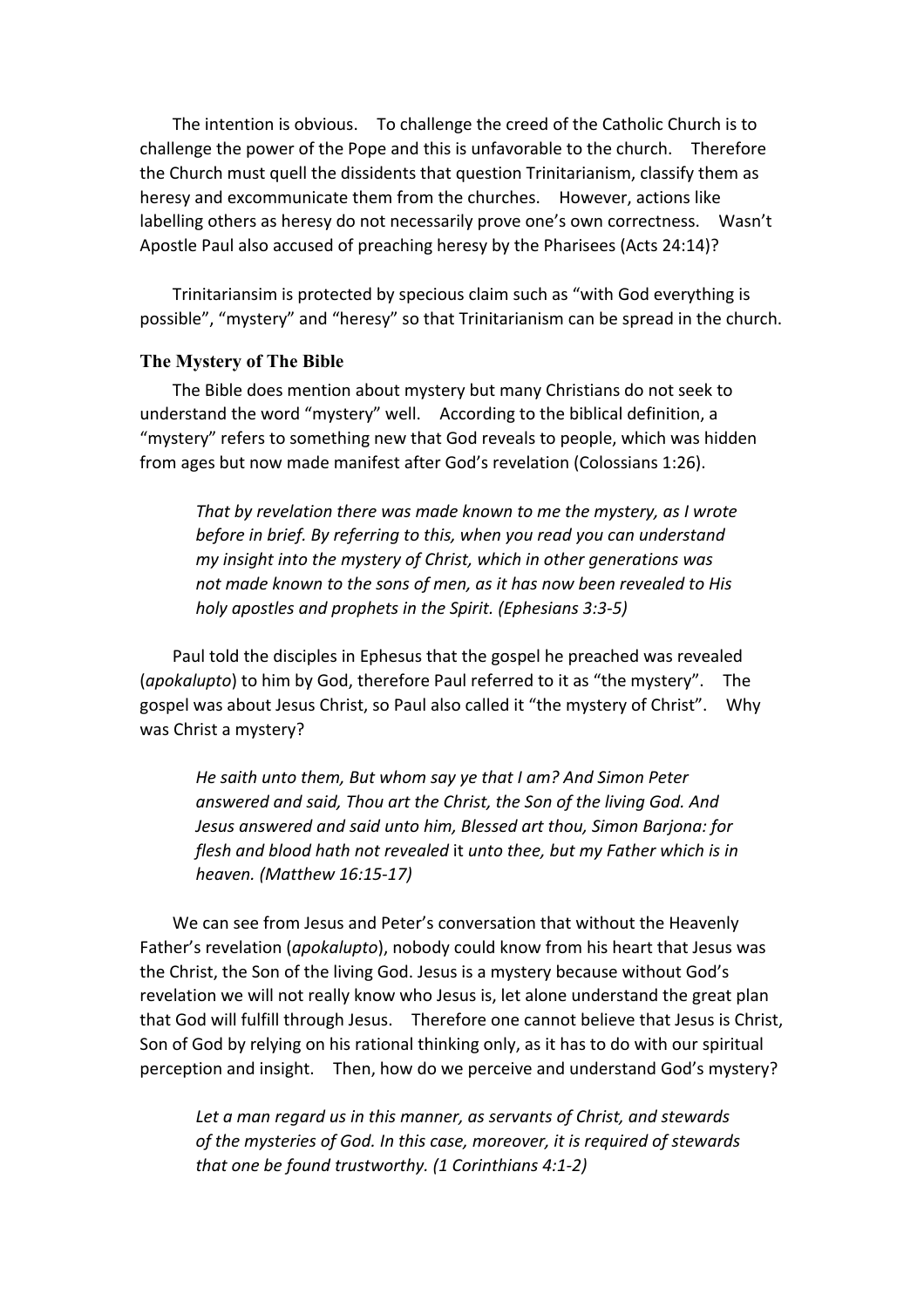But holding to the mystery of the faith with a clear conscience. *(1 Timothy 3:9)*

Paul called himself a steward of the mysteries of God. It is because he was found trustworthy that God revealed the mysteries to him. Paul also exhorted Timothy to hold to the mysteries entrusted to him with a clear conscience. Therefore, a clear conscience and trustworthiness before God are extremely important. No one with selfish motives and an unclean conscience can accept or fathom the mysteries of God, let alone hold to them.

If we want to have clear spiritual insight into the truth, we must hold onto a clear conscience, and stay trustworthy to the truth that God revealed to us, and practise what we hear. So God's servants must behave honestly without craftiness (2 Corinthians 4:2, 1 Thessalonians 2:3). A dishonest person cannot have a clear conscience, nor can he be a steward of God's mysteries. Dishonesty will make us blind, unable to understand or preach the truth, and we end up like a blind man leading the blind.

But just as we have been approved by God to be entrusted with the *gospel, so we speak, not as pleasing men, but God who examines our hearts.* For we never came with flattering speech, as you know, nor with *a pretext for greed—God is witness (1 Thessalonians 2:4-5)*

These two verses sum up Paul's principles when preaching the gospel. First of all, we must be trustworthy, because God only entrusts evangelical missions to those who can live up to examinations ("approve" in verse 3, "examine" in verse 4). Secondly, we preach the gospel to please God, not men. Thirdly, we do not preach the gospel out of greed or selfishness. We not only want men to be our witness ("as you know"), but also want God to be our witness.

Paul mentioned in verse 5 that God could be his witness that he preached the gospel out of honesty (as opposed to covetousness) and according to God's will (as opposed to flattering men). If we preach out of selfishness, we will use dishonest means that contradicts the truth, and even words of flattery (words that appeal to men) to court and draw people to believe. We end up preaching ourselves, not Jesus Christ or his gospel.

If we preach only to care about superficial effect, we will not care how God sees us. This is very dangerous and will eventually harm ourselves and others. Therefore we must bear Paul's advice in mind: only when we keep a clear conscience and stay trustworthy will God reveal to us his truth. Ministers with such qualities will show forth honesty in their daily life. This is extremely important.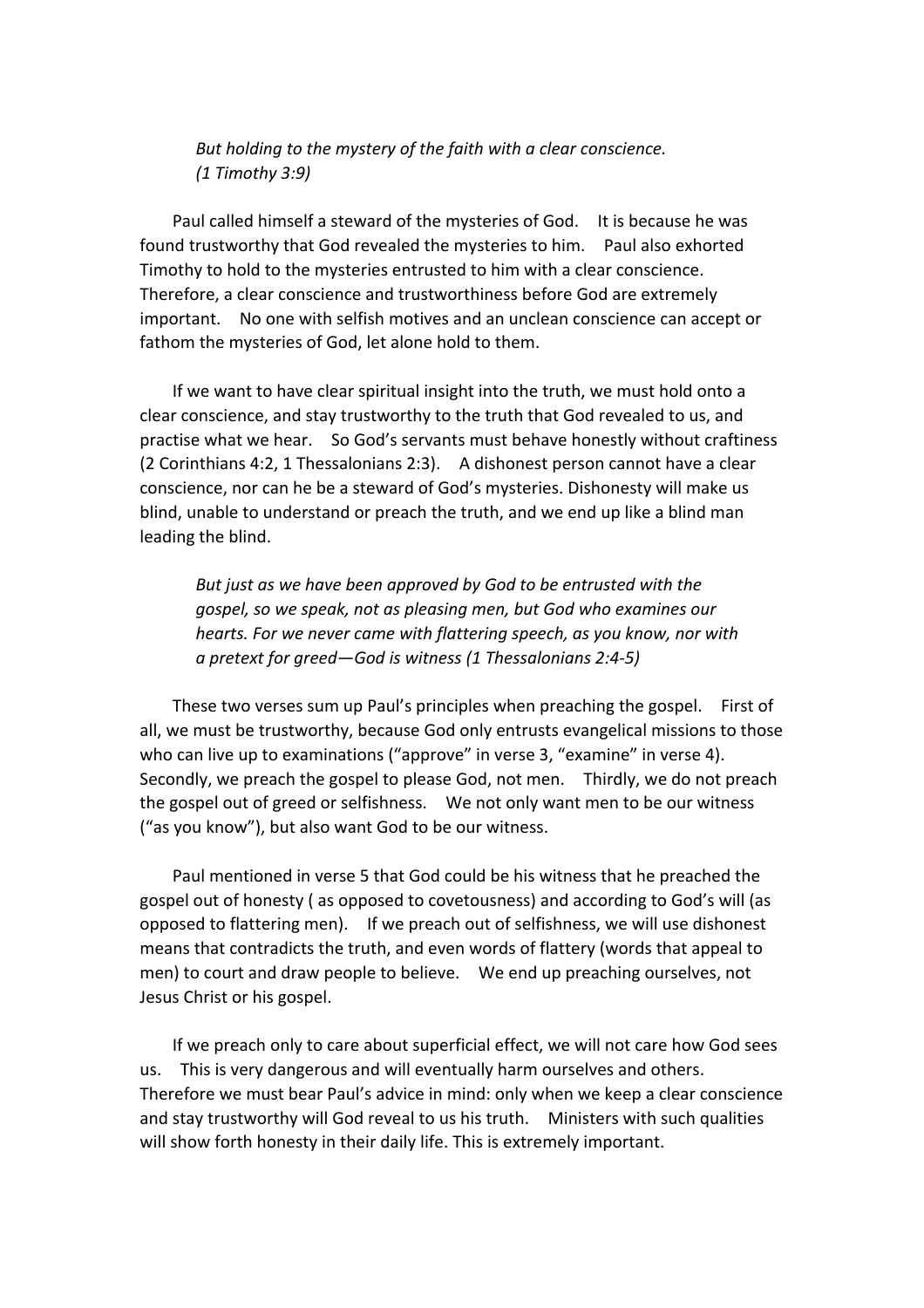And pray on my behalf, that utterance may be given to me in the *opening of my mouth, to make known with boldness the mystery of the gospel. (Ephesians 6:19)*

*Praying at the same time for us as well, that God may open up to us a door for the word, so that we may speak forth the mystery of Christ, for which I have also been imprisoned; (Colossians 4:3)* 

Paul mentioned twice that his task was to preach the mystery of the gospel, the mystery of Christ. He used the word "mystery" to describe the gospel and Christ, not because the gospel is unfathomable or inexplicable, but that it was received through the revelation of the Holy Spirit. Without the revelation of the Holy Spirit, no one can understand the mystery of the gospel. But once people receive the revelation, they can understand the mystery (1 Corinthians 13:2) and have the obligation to pass the mystery onto others. It was for this reason that Paul called himself a steward of the mysteries of God (1 Corinthians 4:1), and his duty is to hold onto and preach the mysteries that God revealed to him.

## **Do Not Abuse the Word "Mystery"**

We must be careful when using the word "mystery" and never use it to cover our own ignorance or fallacy. The "mysteries" mentioned in the Bible are not incomprehensible and mystical teachings. Through God's revelation people can understand the mysteries of God. Those who have received God's revelation, not only understand the mysteries of God, but also bring them to light which has been hidden (Ephesians 3:8-9).

God revealed his mysteries to us so that we can tell the others. That means, if a Trinitarian evangelist does not understand what he is talking about, this proves that God hasn't given him any revelation; otherwise he is surely able to explain it clearly.

Be it discussions of the Trinitarian teaching or biblical Monotheism, do not abuse the word "mystery" to cover up our own ignorance, lies and fallacies. If we regard fallacies as "incomprehensible truth", the God of truth will be seen as a God of fallacy because of our dishonesty. We must preach the truth with godliness and purity of heart, and only in this way can we please God.

Nowadays it's common to see Christians debating on Christian websites due to different opinions. It can be seen in the process that some talk nonsense, some talk irrationally, some hurl insults, while some accuse people with different opinions of heresy. Such behaviors not only dishonor God, but also set a bad example to young and newly-baptized believers. They cannot prove the truth, on the contrary, they show that they themselves do not understand the truth, that they need to use such means to cover up their ignorance. On the contrary, a Christian of truth who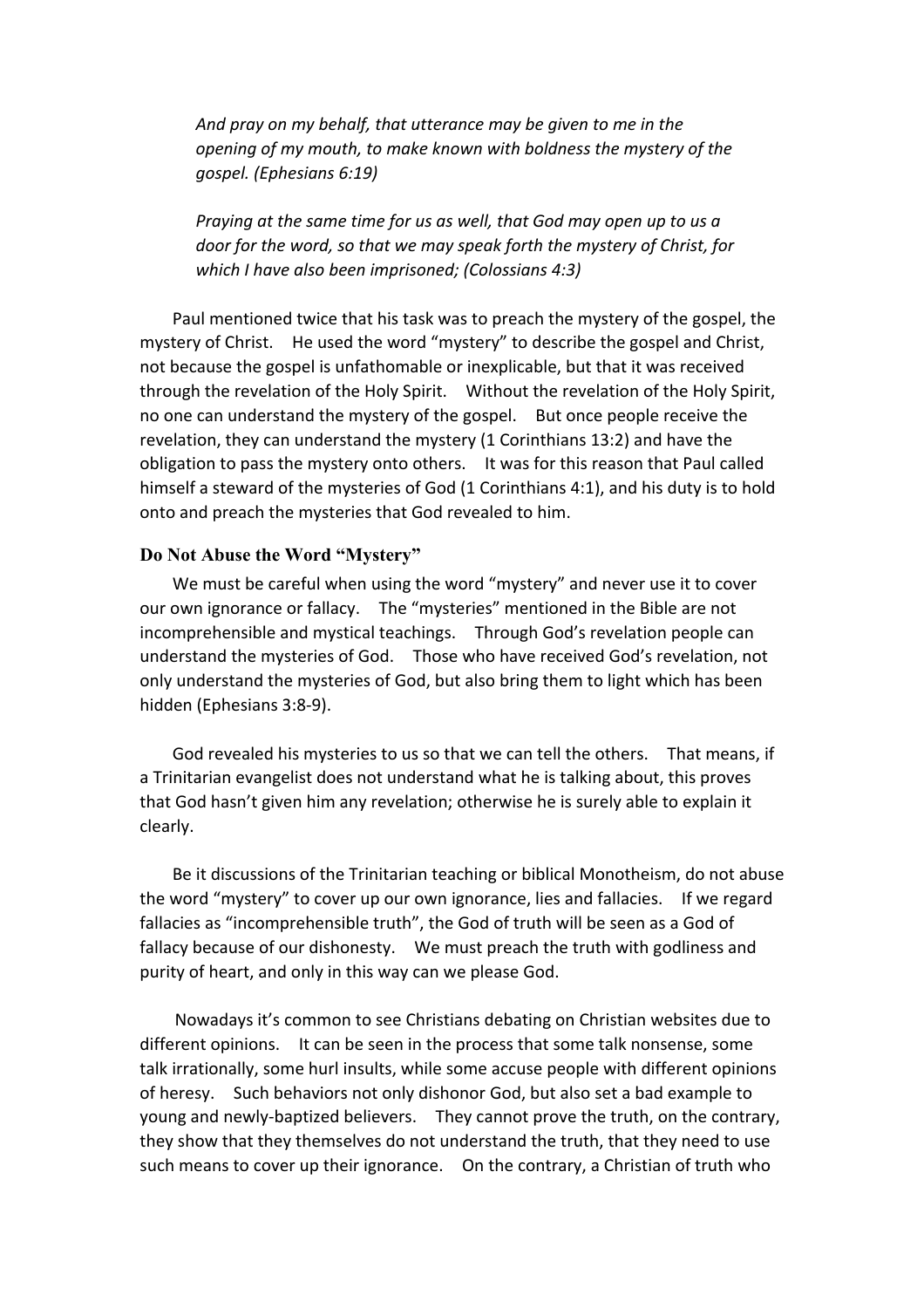understands the truth will surely manifest Christ-likeness.

If we want to understand the mysteries of God and accurately preach the mystery of gospel, we must keep a pure and honest heart before God. Purity of heart is pivotal, as our spiritual insight hinges on it, because Lord Jesus said,

> "Blessed are the pure in heart, for they shall see God." *(Matthew 5:8)*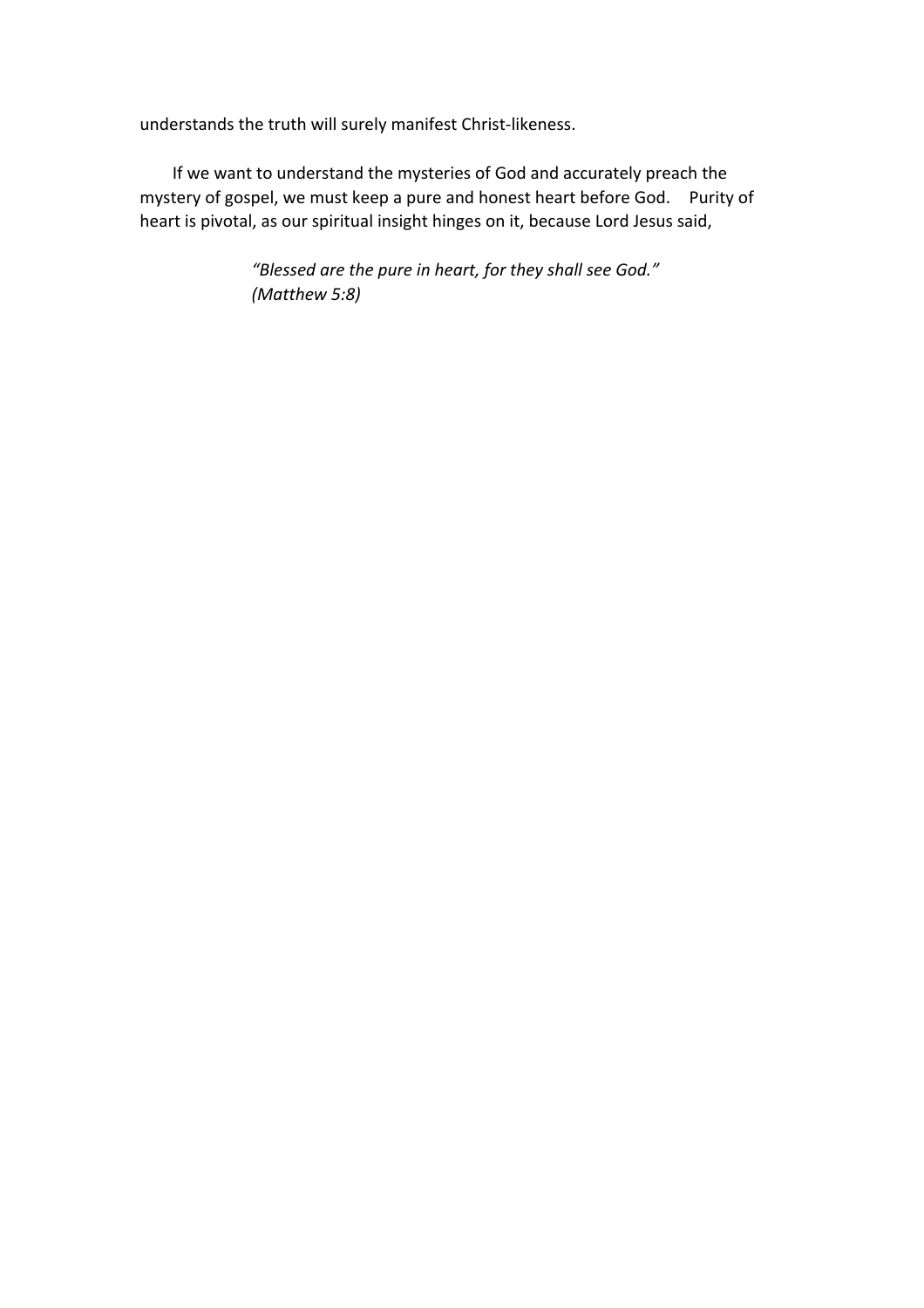Appendix: The Athanasian Creed

- 1. Whosoever will be saved, before all things it is necessary that he hold the catholic faith.
- 2. Which faith except every one do keep whole and undefiled; without doubt he shall perish everlastingly.
- 3. And the catholic faith is this: That we worship one God in Trinity, and Trinity in Unity;
- 4. Neither confounding the Persons; nor dividing the Essence.
- 5. For there is one Person of the Father; another of the Son; and another of the Holy Ghost.
- 6. But the Godhead of the Father, of the Son, and of the Holy Ghost, is all one; the Glory equal, the Majesty coeternal.
- 7. Such as the Father is; such is the Son; and such is the Holy Ghost.
- 8. The Father uncreated; the Son uncreated; and the Holy Ghost uncreated.
- 9. The Father unlimited; the Son unlimited; and the Holy Ghost unlimited.
- 10. The Father eternal; the Son eternal; and the Holy Ghost eternal.
- 11. And yet they are not three eternals; but one eternal.
- 12. As also there are not three uncreated; nor three infinites, but one uncreated; and one infinite.
- 13. So likewise the Father is Almighty; the Son Almighty; and the Holy Ghost Almighty.
- 14. And yet they are not three Almighties; but one Almighty.
- 15. So the Father is God; the Son is God; and the Holy Ghost is God.
- 16. And yet they are not three Gods; but one God.
- 17. So likewise the Father is Lord; the Son Lord; and the Holy Ghost Lord.
- 18. And yet not three Lords; but one Lord.
- 19. For like as we are compelled by the Christian verity; to acknowledge every Person by himself to be God and Lord;
- 20. So are we forbidden by the catholic religion; to say, There are three Gods, or three Lords.
- 21. The Father is made of none; neither created, nor begotten.
- 22. The Son is of the Father alone; not made, nor created; but begotten.
- 23. The Holy Ghost is of the Father and of the Son; neither made, nor created, nor begotten; but proceeding.
- 24. So there is one Father, not three Fathers; one Son, not three Sons; one Holy Ghost, not three Holy Ghosts.
- 25. And in this Trinity none is before, or after another; none is greater, or less than another.
- 26. But the whole three Persons are coeternal, and coequal.
- 27. So that in all things, as aforesaid; the Unity in Trinity, and the Trinity in Unity, is to be worshipped.
- 28. He therefore that will be saved, let him thus think of the Trinity.
- 29. Furthermore it is necessary to everlasting salvation; that he also believe faithfully